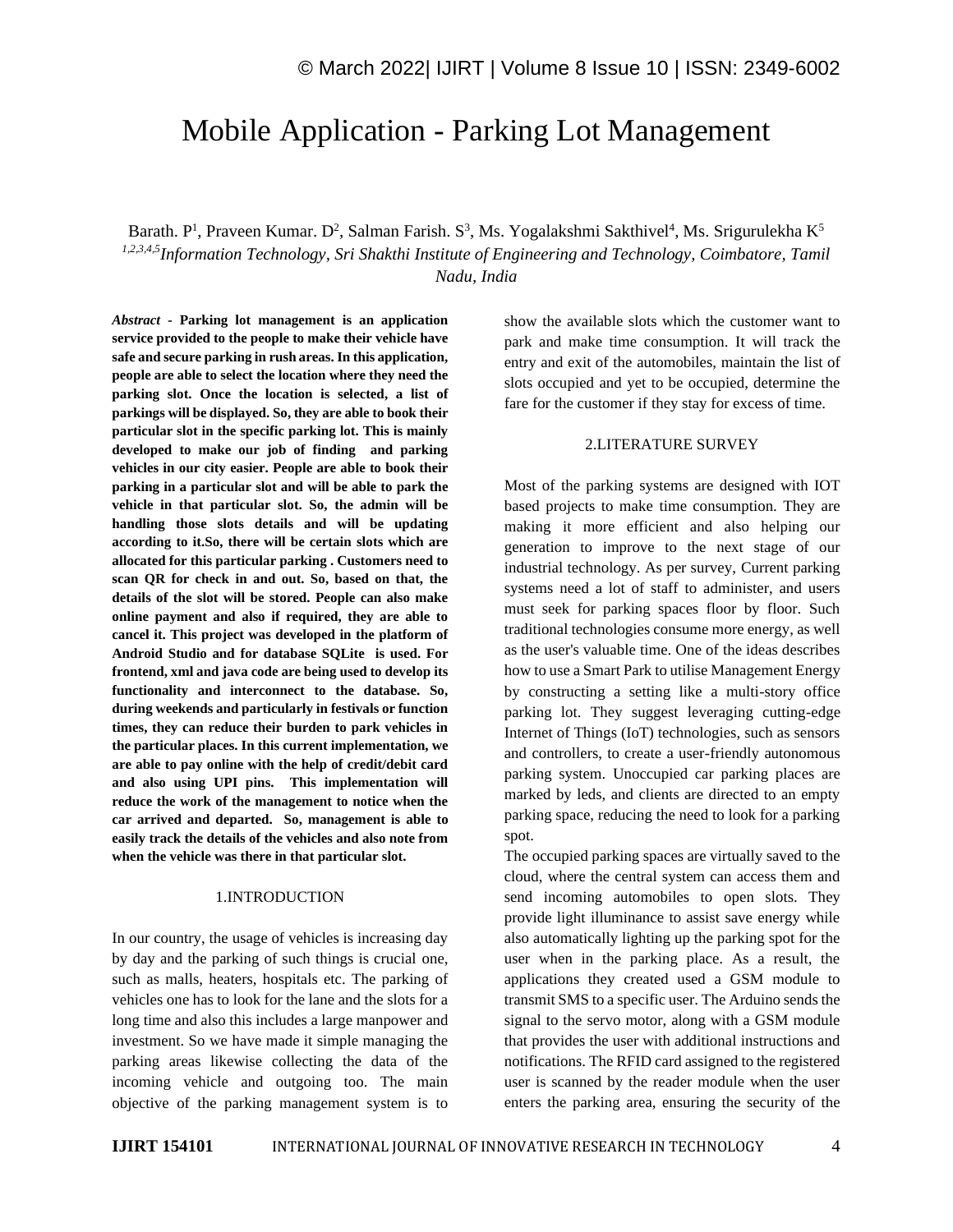user's identification. This allows the user to acquire information about available parking spaces as well as receive SMS notifications to their registered mobile number. It is divided into three sections, the first of which is the parking area, which includes Arduino devices as well as an IR sensor.

These devices allow the user to interact with the parking lot. The cloud web services, which function as a mediator between the user and the auto parking area, are discussed in the second half of the article. The cloud is updated in real time based on parking availability. Some The system is a fully functional and digitally managed parking lot management system that employs the utilisation of various digital circuitry and micro computers. The design has several stages, starting with the main unit and progressing to other components in order to reach full automation. An oncoming car will communicate wirelessly with the main unit linked to the Parking Facility Gate (through the driver). The main unit will validate the communicated access information and provide control to the gate mechanism drivers after verification, which will then drive the proper gate control (either exit or entry unit).

The system then monitors the driver's activity, and when the driver travels a certain distance within the facility to pass control to the space allocation and management unit, the system spins the gate mechanism back (closes the gate).The purpose of the unit after this is to monitor the activity of the car in the parking lot, allocate the parking space appropriately, monitor the compliance and notify the (occupied) overall control center of the parking space. It is to manage the parking space available in the parking lot. It has a display interface for communicating with facility users. There is also a staff dispatch center to monitor activities in the parking lot.

You will be notified of all activities, available locations and can shut down the entire system or turn it on from the Control Center. The main goal of this project is full automation, which will soon be applied to divide large plants with different access restrictions, government parking lots, university campuses, faculty and staff parking lots and student parking lots, etc. increase. So this is the literature we have consistently experienced.

These ideas will be providing our job to make it smarter and efficient. So with this survey, we analyze

that there should be some more inner efficient portion to develop a path for this way to develop according to it. So, as we recognized these projects will be more costly, difficult to initiate, and also will take more cost to maintain. So, to overcome all those things our plan is to implement an application where a person is able to handle the flow. Users will be creating their account in a particular application and begin their way to explore it. They will be selecting the area. So, in that particular area we will be showing them what are the available parkings in that area.

Once any of the parking gets filled, it will be notified before booking by showing its availability. Once after the booking get confirmed and every payment process was done, when the user enters the parking, they need to scan the barcode during enter for the parking and also while exiting. This application provides a map of where the parking facilities are relative. This application will help authorized user to insert, delete, update or view the various records related to see the parking spaces, give request for space to park. The Vehicle Intime and Out time will show through the barcode scanning. This was designed for both two wheeler and four wheeler vehicle. This application is developed for online users for parking their vehicle to get acknowledgement from the administrator using this application entitled "PARKING BOOKING SYSTEM".

The park system is an important feature in many aspects of our lives. Parking services in homes, offices, malls, hospitals and other public places are strategic enough to control any amount of traffic at any given time. With the development of technology, integrated parking equipment, management, and software have been developed to provide the best solution for parking problems. Authorities can easily upgrade the parking system to regulate free-flowing vehicles throughout the day. Controlling the entry and exit of vehicles in the parking lot is very convenient, comfortable and flexible.

## 3. SYSTEM ARCHITECTURE

For this application, it was developed using xml, java for frontend portion and its functionalities, and SQLite database is used. It was developed in Android Studio and Java Studio software.